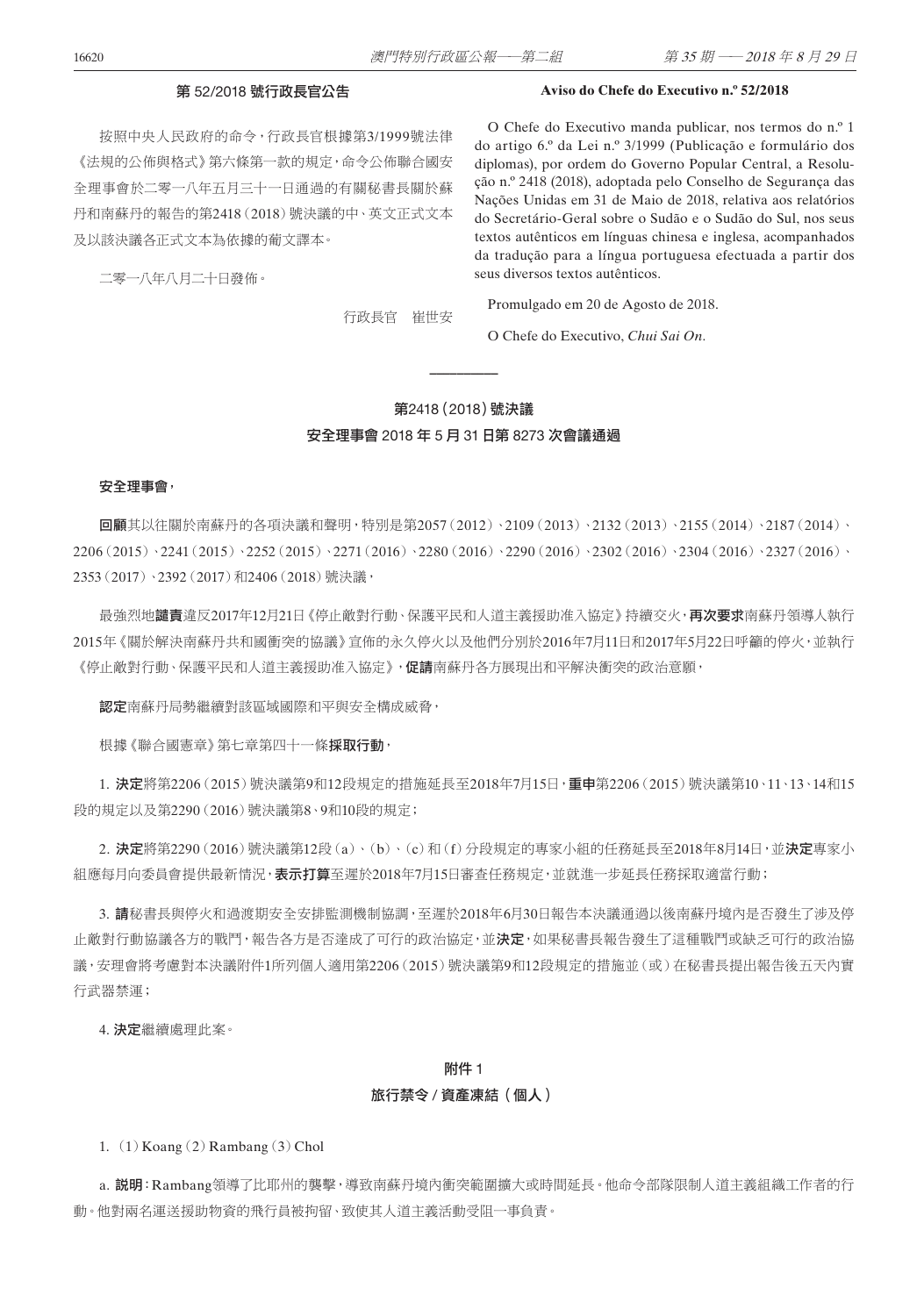b. 別名: (a) Koang (b) Rambang (c) Chuol

c. 識別信息:暫無

2.  $(1)$  Kuol $(2)$  Manyang $(3)$  Juuk

a. 說明:在Juuk的指揮下,蘇丹人民解放軍部隊攻擊平民,違反了2017年南蘇丹政府簽署的《停止敵對行動、保護平民和人道 主義援助准入協定》。Juuk違反《協定》,向蘇丹人民解放運動-北方局提供軍事裝備。2017年,Juuk指揮蘇丹人民解放軍在Pagak開 展攻勢,從而擴大或延長了衝突。

b.  $\overline{a}$  = (a) Kuol(b) Manyang(c) Juuk Chaw

c. 識別信息:出生日期:1945年

3. (1)Malek(2)Reuben(3)Riak(4)Rengu

a. 説明:作為蘇丹人民解放軍主管後勤的副參謀長,Riak曾是南蘇丹政府高級官員之一,在2015年策劃和主導了一場攻勢,導 致大範圍破壞和大量人口流離失所。

b. 別名: $(1)$ Malek $(2)$ Ruben

c. 識別信息:出生日期:1960年1月1日

4.  $(1)$  Martin $(2)$  Elia $(3)$  Lomuro

a. 說明:Lomuro違反了2017年南蘇丹政府簽署的《停止敵對行動、保護平民和人道主義援助准入協定》,威脅媒體人員,阻礙 人道主義任務,並威脅取消停火和過渡期安全安排監測機制。Lomuro還阻礙南蘇丹特派團開展活動。

b. **別名**: (a) Martin(b) Elia(c) Lomoro; (a) Martin(b) Elias(c) Lomoro

c. 識別信息:出生日期:(a)1957年11月20日或(b)1958年12月

5. (1)Michael(2)Makuei(3)Lueth

a. 說明:Makuei策劃並協調了2014年在博爾對收容境內流離失所者的聯合國營地展開的襲擊。他阻撓建立民族團結過渡政 府,並設法阻礙部署南蘇丹特派團區域保護部隊。作為新聞、廣播、電信和郵政事務部長,他主導了查禁刊物、壓制平民表達自由的 企圖。他設法關閉了一家由政府和聯合國之間《部隊地位協定》授權、由聯合國運營的無線電台。

b. 別名: (a) Michael Makwei (b) Michael Makwei Lueth (c) Michael Makuei Lueth Makuei

c. 識別信息:出生日期:1947年;出生地:(a)南蘇丹博爾(b)蘇丹博爾;國籍:(a)南蘇丹(b)蘇丹(c)肯尼亞

6.  $(1)$  Paul $(2)$  Malong $(3)$  Awan

a. 説明:作為蘇丹人民解放軍總參謀長,Malong違反了停止敵對行動協議,並違反了2015年《關於解決南蘇丹共和國衝突的協 議》,導致南蘇丹境內衝突範圍擴大或時間延長。據報,他指示殺害了反對派領導人里克•馬查爾。他命令蘇丹人民解放軍部隊阻止 運輸人道主義物資。在Malong的領導下,蘇丹人民解放軍襲擊平民、學校和醫院,迫使平民流離失所,實施強迫失蹤,任意拘留平 民,實施酷刑和強姦。他調集了Mathiang Anyoor丁卡人部落民兵,後者使用兒童兵。在他的領導下,蘇丹人民解放軍限制南蘇丹特 派團、聯合監測和評價委員會以及停火和過渡期安全安排監測機制進入現場,調查和記錄惡劣行為。

b. **別名**: (a) Paul Malong Awan Anei (b) Paul Malong (c) Bol Malong

c. 識別信息:出生日期:1962年;其他出生日期:(a)1960年12月4日或(b)1960年4月12日;出生地:南蘇丹Malualkon;國籍: (a)南蘇丹(b)烏干達;護照號:(a)南蘇丹S00004370(b)南蘇丹D00001369(c)蘇丹003606(d)蘇丹00606(e)蘇丹B002606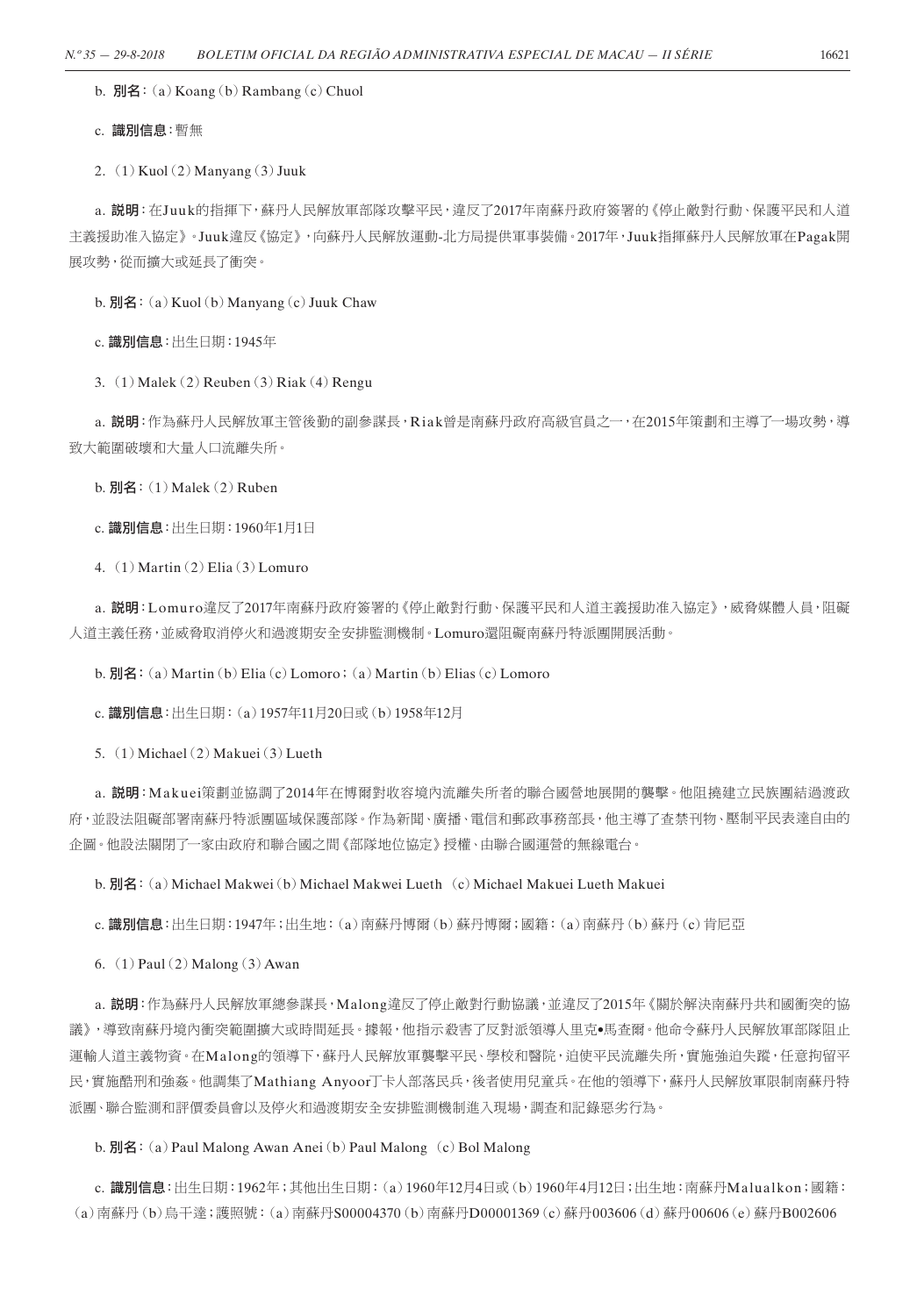#### **Resolution 2418 (2018)**

## **Adopted by the Security Council at its 8273rd meeting, on 31 May 2018**

#### *The Security Council,*

*Recalling* its previous resolutions and statements on South Sudan, in particular resolutions 2057 (2012), 2109 (2013), 2132 (2013), 2155 (2014), 2187 (2014), 2206 (2015), 2241 (2015), 2252 (2015), 2271 (2016), 2280 (2016), 2290 (2016), 2302 (2016), 2304 (2016), 2327 (2016), 2353 (2017), 2392 (2017), and 2406 (2018),

*Condemning* in the strongest terms the ongoing fighting in violation of the 21 December 2017 "Agreement on Cessation of Hostilities, Protection of Civilians, and Humanitarian Access" (the ACOH), *reiterating* its demand that South Sudan's leaders implement the permanent ceasefire declared in the 2015 "Agreement on the Resolution of the Conflict in the Republic of South Sudan" and ceasefires for which they respectively called on 11 July 2016 and 22 May 2017, as well as the ACOH, and *calling on* South Sudanese parties to demonstrate the political will to peacefully resolve the conflict,

*Determining* that the situation in South Sudan continues to constitute a threat to international peace and security in the region,

*Acting* under Article 41 of Chapter VII of the Charter of the United Nations,

1. *Decides* to renew until 15 July 2018 the measures imposed by paragraphs 9 and 12 of resolution 2206 (2015), and *reaffirms* the provisions of paragraphs 10, 11, 13, 14 and 15 of resolution 2206 (2015), and the provisions of paragraphs 8, 9 and 10 of resolution 2290 (2016);

2. Decides to extend until 14 August 2018 the mandate of the Panel of Experts as set out in subparagraphs (a), (b), (c), and (f) of paragraph 12 of resolution 2290 (2016), and *decides* that the Panel of Experts should provide to the Committee updates each month, and *expresses its intention* to review the mandate and take appropriate action regarding the further extension of the mandate no later than 15 July 2018;

3. *Requests* the Secretary-General, in coordination with the Ceasefire and Transitional Security Arrangements Monitoring Mechanism (CTSAMM), to report by 30 June 2018 whether any fighting has taken place since adoption of this resolution involving parties to the cessation of hostilities agreement in South Sudan and to report on whether the parties have come to a viable political agreement and *decides* that if the Secretary-General reports such fighting or lack of a viable political agreement, it shall consider applying the measures specified in paragraphs 9 and 12 of resolution 2206 (2015) to the individuals identified in Annex 1 to this resolution and/or an arms embargo within five days of the Secretary-General's report;

4. *Decides* to remain seized of the matter.

#### **Annex 1**

#### **Travel Ban/Asset Freeze (Individuals)**

#### 1. (1) Koang (2) Rambang (3) Chol

a. *Description:* Rambang led attacks in Bieh state that expanded or extended the conflict in South Sudan. He ordered his forces to restrict the movement of people working in humanitarian organizations. He was responsible for the detention of two pilots delivering aid, obstructing their humanitarian activities.

b. *A.K.A.*: (a) Koang (b) Rambang (c) Chuol

c. *Identifiers*: na

2. (1) Kuol (2) Manyang (3) Juuk

a. *Description*: Under Juuk's command, SPLA forces violated the Agreement on Cessation of Hostilities, Protection of Civilians, and Humanitarian Access (ACOH) after it was signed by the Government of South Sudan in 2017 by attacking civilians. Juuk provided military equipment to the Sudan People's Liberation Movement-North (SPLM-N), in violation of the ACOH. In 2017, under Juuk's command the SPLM expanded or extended the conflict through offensives in Pagak.

b. *A.K.A.*: (a) Kuol (b) Manyang (c) Juuk Chaw

c. *Identifiers*: DOB: 1945

3. (1) Malek (2) Reuben (3) Riak (4) Rengu

a. *Description*: As SPLA Deputy Chief of Staff for Logistics, Riak was one of the senior officials of the Government of South Sudan who planned and oversaw an offensive in 2015 that resulted in widespread destruction and large population displacement.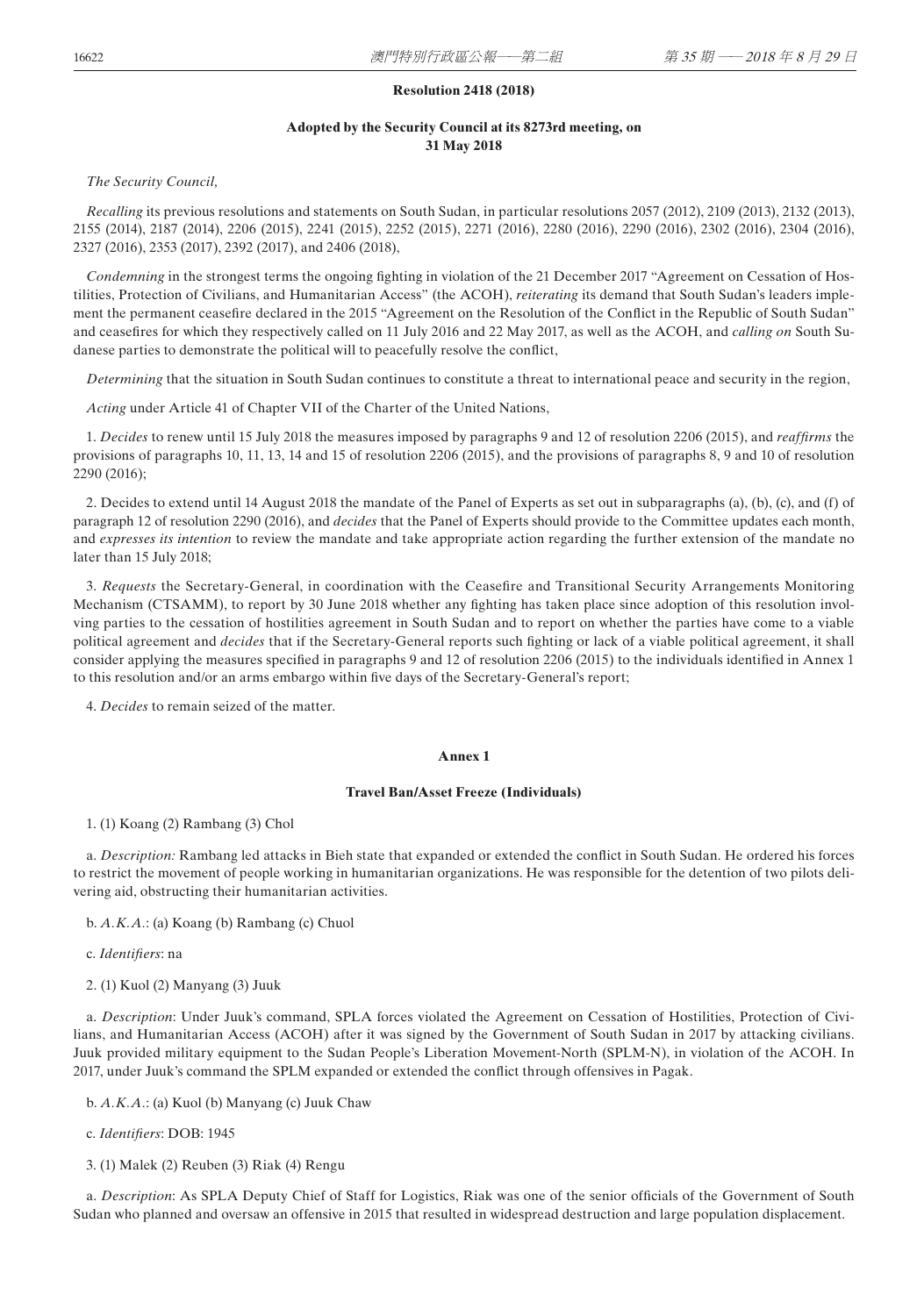b. *A.K.A.*: (1) Malek (2) Ruben

c. *Identifiers*: DOB: 01 Jan 1960

4. (1) Martin (2) Elia (3) Lomuro

a. *Description*: In violation of the Agreement on Cessation of Hostilities, Protection of Civilians, and Humanitarian Access (ACOH) signed by the Government of South Sudan in 2017, Lomuro threatened members of the press, obstructed humanitarian missions, and threatened to eliminate the Ceasefire and Transitional Security Arrangements Monitoring Mechanism (CTSAMM). Lomuro also obstructed the activities of UNMISS.

- b. *A.K.A.*: (a) Martin (b) Elia (c) Lomoro; (a) Martin (b) Elias (c) Lomoro
- c. *Identifiers*: DOB: (a) November 20, 1957 or (b) December 1958
- 5. (1) Michael (2) Makuei (3) Lueth

a. *Description*: Makuei expanded or extended the conflict in South Sudan through planning and coordinating a 2014 attack on the UN compound sheltering internally displaced persons (IDPs) in Bor. He obstructed the formation of the Transitional Government of National Unity, and worked to obstruct deployment of the Regional Protection Force of UNMISS. As Minister of Information, Broadcasting, Telecommunications, and Postal Services he has overseen attempts to repress the freedom of expression of civilians through the suppression of publications. He worked to close a UN-operated radio station authorized by the Status of Forces Agreement (SOFA) between the government and the UN.

b. *A.K.A.*: (a) Michael Makwei (b) Michael Makwei Lueth (c) Michael Makuei Lueth Makuei

c. *Identifiers*: DOB: 1947; POB: (a) Bor, South Sudan (b) Bor, Sudan; Nationality: (a) South Sudan (b) Sudan (c) Kenya

6. (1) Paul (2) Malong (3) Awan

a. *Description*: As Chief of General Staff of the SPLA, Malong expanded or extended the conflict in South Sudan through breaches of the Cessation of Hostilities Agreement and breaches of the 2015 Agreement on the Resolution of the Conflict in South Sudan (ARCSS). He reportedly directed efforts to kill opposition leader Riek Machar. He ordered SPLA units to prevent the transport of humanitarian supplies. Under Malong's leadership, the SPLA attacked civilians, schools and hospitals; forced the displacement of civilians; carried out enforced disappearances; arbitrarily detained civilians; and conducted acts of torture, and rape. He mobilized the Mathiang Anyoor Dinka tribal militia, which uses child soldiers. Under his leadership, the SPLA restricted UNMISS, JMEC, and CTSAMM access to sites to investigate and document abuses.

b. *A.K.A.*: (a) Paul Malong Awan Anei (b) Paul Malong (c) Bol Malong

c. *Identifiers*: DOB: 1962; Alt DOB: (a) 4 December 1960 or (b) 12 April 1960; POB: Malualkon, South Sudan; Nationality: (a) South Sudan (b) Uganda; Passport Nos.: (a) South Sudan S00004370 (b) South Sudan D00001369 (c) Sudan 003606 (d) Sudan 00606 (e) Sudan B002606

#### **Resolução n.º 2418 (2018)**

#### **Adoptada pelo Conselho de Segurança na sua 8273.ª sessão, em 31 de Maio de 2018**

*O Conselho de Segurança*,

*Recordando* as suas resoluções e declarações anteriores sobre o Sudão do Sul, em particular as Resoluções n.<sup>os</sup> 2057 (2012), 2109 (2013), 2132 (2013), 2155 (2014), 2187 (2014), 2206 (2015), 2241 (2015), 2252 (2015), 2271 (2016), 2280 (2016), 2290 (2016), 2302 (2016), 2304 (2016), 2327 (2016), 2353 (2017), 2392 (2017) e 2406 (2018),

*Condenando veementemente* os combates em curso, em violação do «Acordo sobre a Cessação de Hostilidades, Protecção de Civis e Acesso Humanitário» (ACOH, na sigla em inglês), de 21 de Dezembro de 2017, *reiterando* a sua exigência junto dos líderes do Sudão do Sul para que cumpram com o cessar-fogo permanente decretado no «Acordo sobre a Solução do Conflito na República do Sudão do Sul» de 2015 e os cessar-fogo por eles impostos, respectivamente, em 11 de Julho de 2016 e 22 de Maio de 2017, bem como no ACOH, e *exortando* as partes Sul-Sudanesas a manifestarem vontade política em resolver pacificamente o conflito,

*Determinando* que a situação no Sudão do Sul continua a constituir uma ameaça para a paz e a segurança internacionais na região,

*Agindo* ao abrigo do Artigo 41.º do Capítulo VII da Carta das Nações Unidas,

1. *Decide* renovar até 15 de Julho de 2018 as medidas impostas nos n.os 9 e 12 da Resolução n.º 2206 (2015), e *reafirma* o disposto nos n.<sup>os</sup> 10, 11, 13, 14 e 15 da Resolução n.º 2206 (2015), e o disposto nos n.<sup>os</sup> 8, 9 e 10 da Resolução n.º 2290 (2016);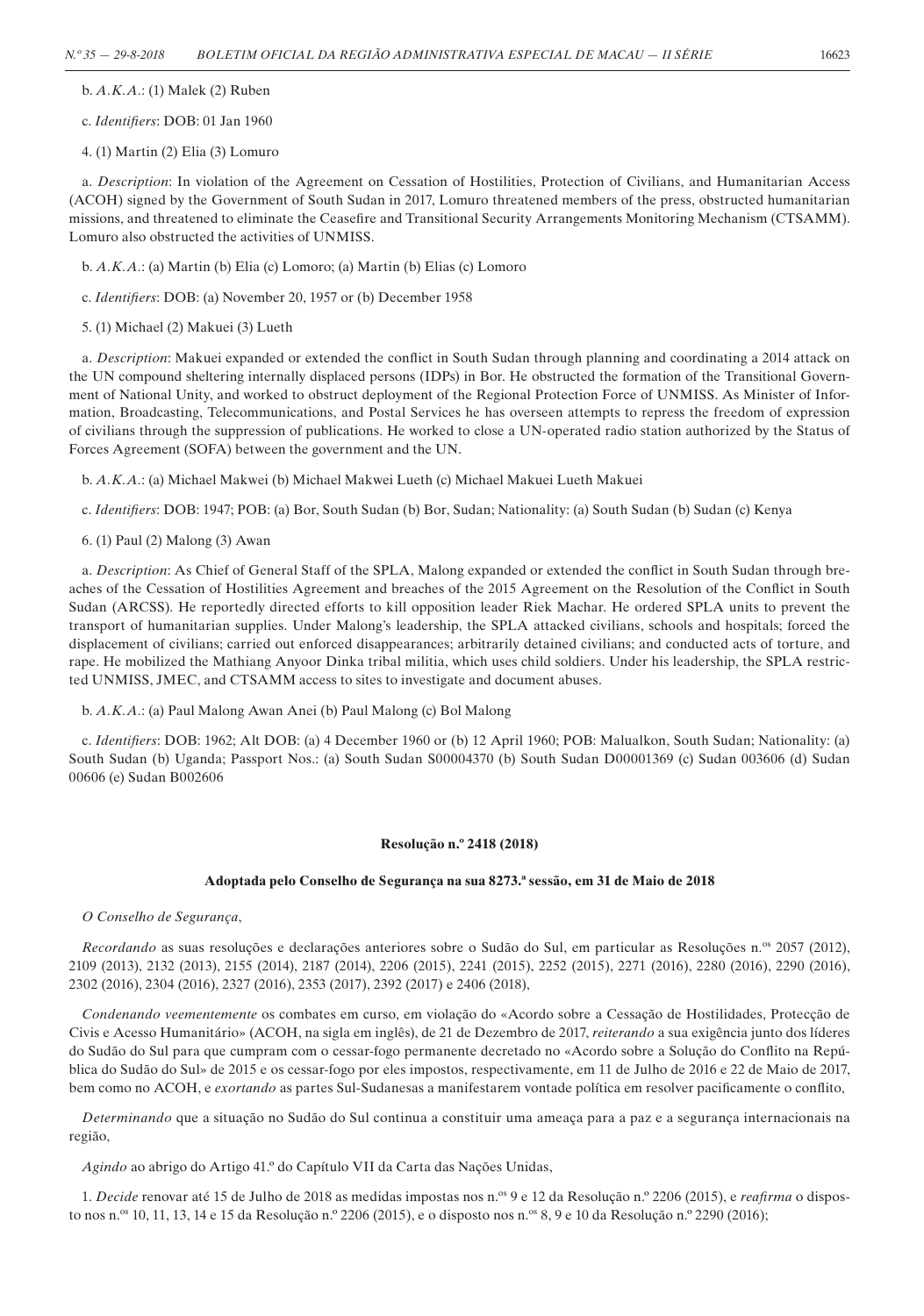2. *Decide* prorrogar até 14 de Agosto de 2018 o mandato do Grupo de Peritos tal como estabelecido nas alíneas a), b), c) e f) do n.º 12 da Resolução n.º 2290 (2016) e *decide* que o Grupo de Peritos deve fornecer informações actualizadas todos os meses ao Comité e *expressa a sua intenção* de rever o mandato e adoptar as medidas adequadas no que se refere a uma nova prorrogação o mais tardar até 15 de Julho de 2018.

3. *Solicita* ao Secretário-Geral, em coordenação com o Mecanismo de Fiscalização do Cessar-Fogo e os Arranjos Transitórios de Segurança (CTSAMM, na sigla em inglês), que comunique até 30 de Junho de 2018 se houve algum combate desde a adopção da presente Resolução envolvendo as partes no acordo sobre a cessação de hostilidades no Sudão do Sul e informe se as partes chegaram a um acordo político viável e *decide* que, se o Secretário-Geral relatar tal combate ou a falta de um acordo político viável, deve considerar a aplicação das medidas especificadas nos n.<sup>os</sup> 9 e 12 da Resolução n.º 2206 (2015) às pessoas identificadas no Anexo 1 da presente Resolução e/ou o embargo de armas no prazo de cinco dias após o relatório do Secretário-Geral;

4. *Decide* continuar a ocupar-se da questão.

#### **Anexo 1**

#### **Proibição de viajar/congelamento de bens (Pessoas singulares)**

#### **1.** 1) Koang 2) Rambang 3) Chol

**a.** Descrição: Rambang liderou ataques no estado de Bieh que ampliaram ou prolongaram o conflito no Sudão do Sul. Ele ordenou às suas forças que restringissem o movimento de pessoas que trabalham em organizações humanitárias. Ele foi responsável pela detenção de dois pilotos que prestavam auxílio, obstruindo as suas actividadades humanitárias.

**b.** Também conhecido por: a) Koang b) Rambang c) Chuol

- **c.** Elementos de identificação: Não aplicável
- **2.** 1) Kuol 2) Manyang 3) Juuk

**a.** Descrição: Sob o comando de Juuk, as forças do Exército de Liberação Popular do Sudão (SPLA, na sigla em inglês) violaram o Acordo sobre a Cessação de Hostilidades, Protecção de Civis e Acesso Humanitário (ACOH), após a sua assinatura pelo Governo do Sudão do Sul em 2017, ao atacarem civis. Em violação do ACOH, Juuk forneceu equipamento militar ao Movimento de Liberação do Povo do Sudão - Norte (SPLM-N, na sigla em inglês). Em 2017, sob o comando de Juuk, o SPLM ampliou ou prolongou o conflito através de ofensivas em Pagak.

- **b.** Também conhecido por: a) Kuol b) Manyang c) Juuk Chaw
- **c.** Elementos de identificação: Data de nascimento: 1945
- **3.** 1) Malek 2) Reuben 3) Riak 4) Rengu

**a.** Descrição: Como Chefe Adjunto do Estado-Maior do Exército Popular de Libertação do Sudão responsável pela logística, Riak foi um dos altos funcionários do Governo do Sudão do Sul que planeou e supervisionou uma ofensiva em 2015 que causou destruição generalizada e a deslocação significativa da população.

- **b.** Também conhecido por: 1) Malek 2) Ruben
- **c.** Elementos de identificação: Data de nascimento: 1 de Janeiro de 1960
- **4.** 1) Martin 2) Elia 3) Lomuro

**a.** Descrição: Em violação do Acordo sobre a Cessação de Hostilidades, Protecção de Civis e Acesso Humanitário (ACOH), assinado pelo Governo do Sudão do Sul em 2017, Lomuro ameaçou membros da imprensa, obstruiu missões humanitárias e ameaçou eliminar o Mecanismo de Fiscalização do Cessar-Fogo e dos Arranjos Transitórios de Segurança (CTSAMM). Lomuro também prejudicou as actividades da UNMISS.

- **b.** Também conhecido por: a) Martin b) Elia c) Lomoro; a) Martin b) Elias c) Lomoro
- **c.** Elementos de identificação: Data de nascimento: 20 de Novembro de 1957 ou Dezembro de 1958
- **5.** 1) Michael 2) Makuei 3) Lueth

**a.** Descrição: Em 2014, Makuei ampliou ou prolongou o conflito no Sudão do Sul, medianteo planeamento e coordenação de um ataque contra o complexo das Nações Unidas para pessoas deslocadas internamente (IDPs, na sigla em inglês) em Bor. Ele obstruiu a formação do Governo de Transição da Unidade Nacional e tentou impedir o destacamento da Força Regional de Protecção da UNMISS. Na qualidade de Ministro da Informação, Radiodifusão, Telecomunicações e Serviços Postais, Makuei supervisionou várias tentativas destinadas a reprimir a liberdade de expressão de civis através da supressão de publicações. Além disso, tentou encerrar uma estação de rádio operada pelas Nações Unidas e autorizada pelo Acordo sobre o Estatuto das Forças (SOFA, na sigla em inglês) entre o governo e a ONU.